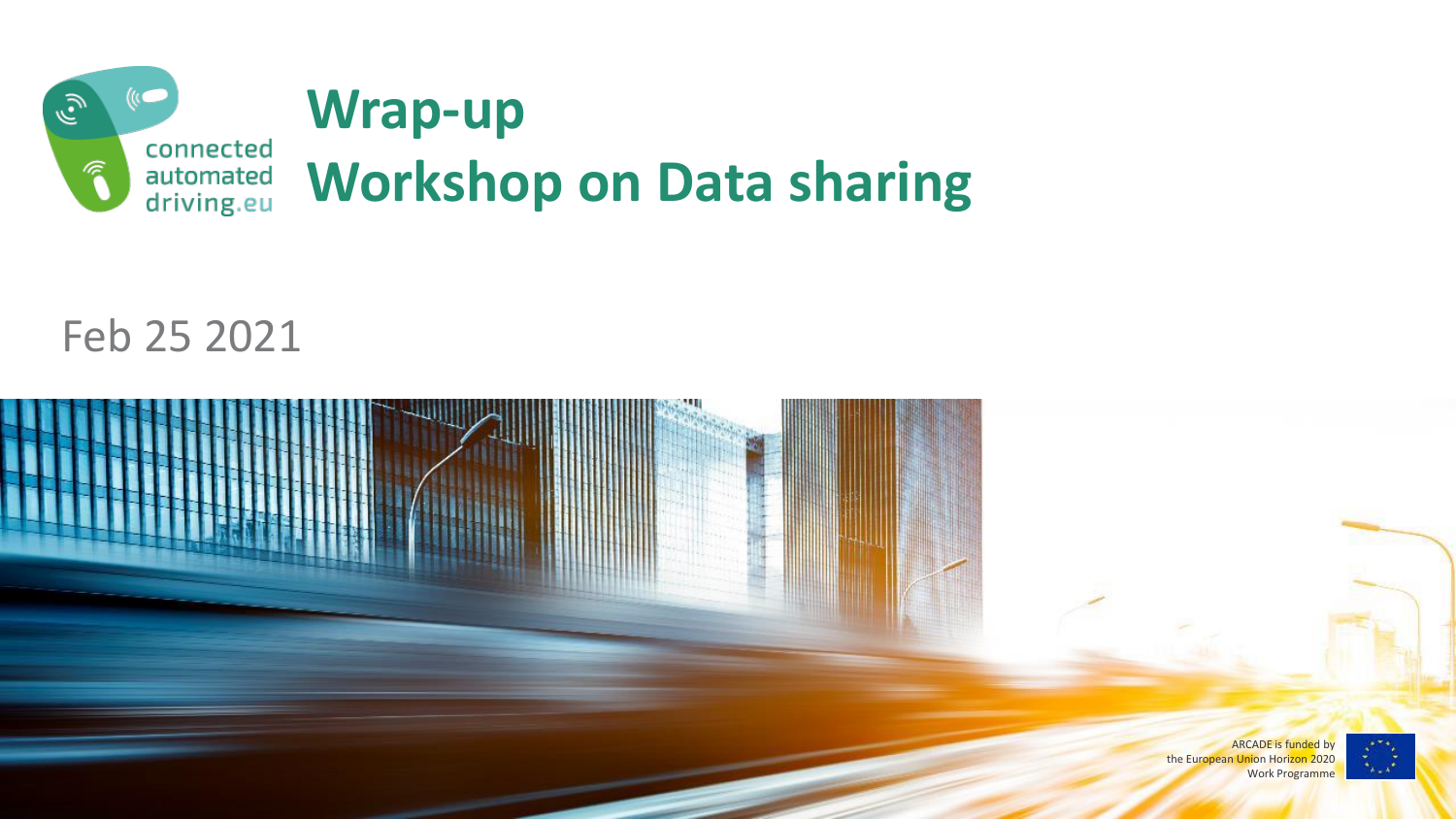## **Conclusions Break-out 1**



- What can be shared: Accident videos are often considered more critical in terms of data privacy but arguably most important data for safety research
- Aggregation:
	- Translate into scenarios and labelled driving sections
	- You need more apart from scenarios for a full system assessment
- Conditions for sharing
	- Depending on who pays for the data collection: if public funds were used, data should be public
	- Ego vehicle is not analysed by external parties
	- Clarify data sharing rules at start of partnership
- Public safety findings
	- Perhaps an approach similar to software vulnerabilities exposure can be used [\(CVE\)](https://cve.mitre.org/about/index.html)
- Best practices
	- Publicly disclose what data is or will be collected
	- If the data already exists: inform the (prospective) data user about why the data was gathered and what the data was gathered for

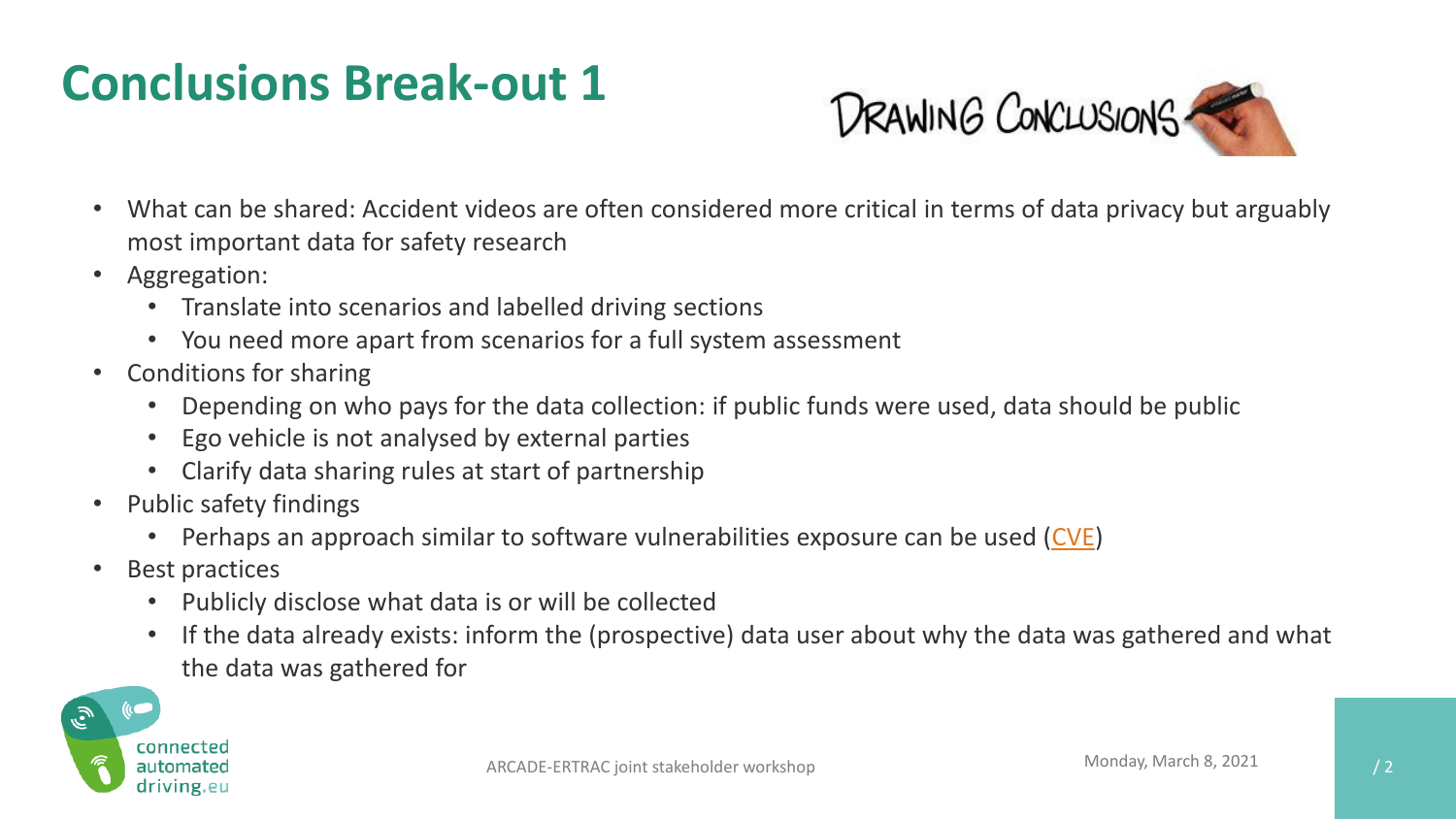# **Wrap-Up BO2**

- 15 persons in Bo
- Make aware of and re-use of existing data formats
- ASAM activities is something that projects should have in mind
- There seems to be a clear separation between engineers and legal entities.
- Should public authorities provide HD maps for their public roads?
- When is raw data needed? When aggregated? What frequencies?
- For in-vehicle processing, pre-selection and aggregation needs to be done
- When collecting data in the vehicle, we are mostly limited to one use-case
- Data sharing in real-time has other requirements

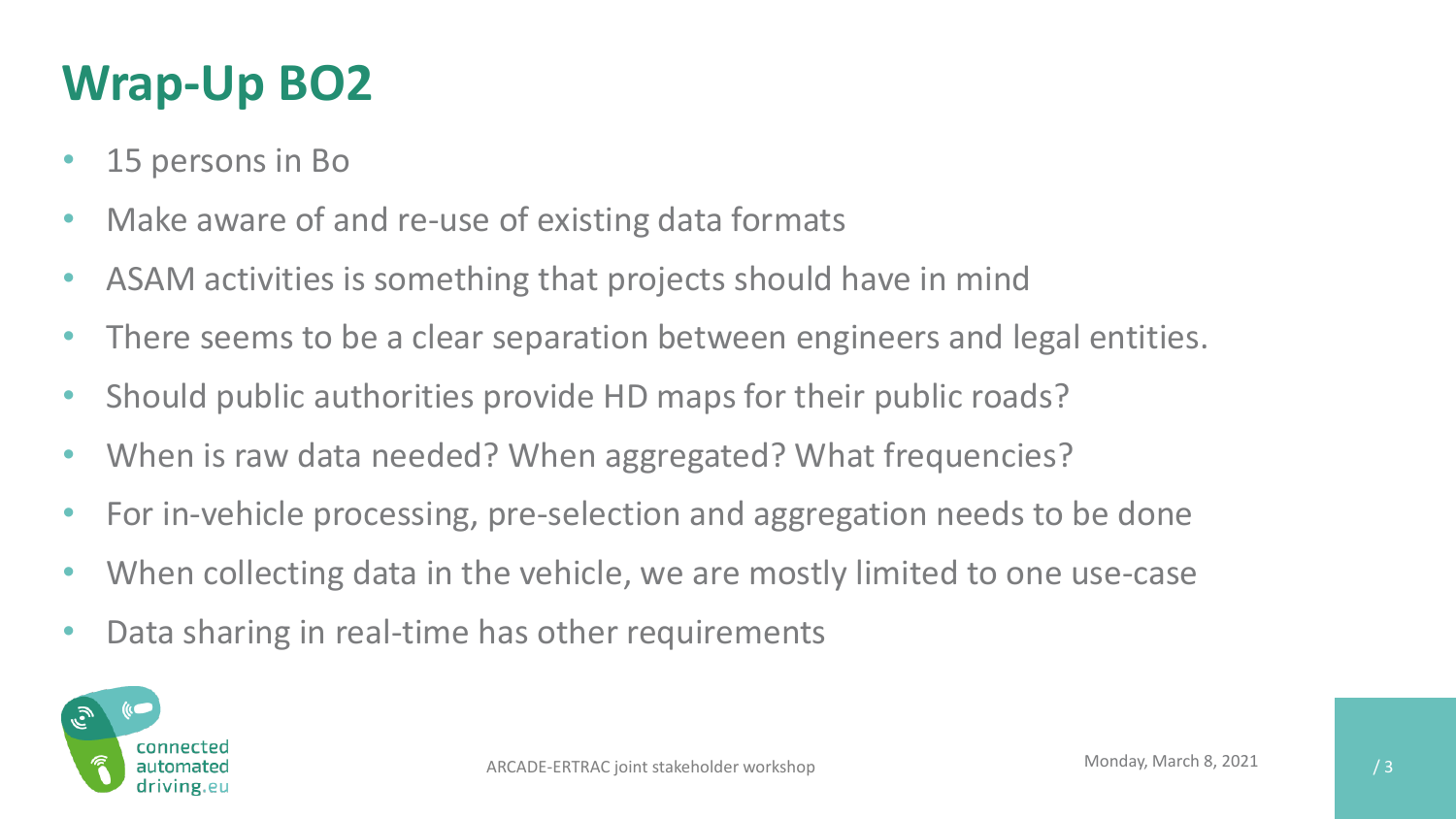

**Moderators:** Dr Jo Pattinson University of Leeds

Erik Svanberg **SAFER** 

### ARCADE Data Sharing in Research WRAP UP

#### Breakout 3: GDPR in practice

- ❖ Challenges in sharing personal data- video data
- Using GDPR as an excuse not to share?
- ❖ Academic/research exceptions
- ❖ Data minimization deep-fakes in vehicles
- ❖ Companies worried they have not their IT and org measures in place- reluctance
- Reluctant to trust non EU countries
- ❖ Regulatory Sandbox
- ❖ Participant Consent- consent chains
- ❖ Privacy notice linked to a website that advises re secondary purposes
- ❖ Asking permission in the vehicle
- ❖ T&C for consent too many to compute
- ❖ Default preferences for data sharing

preferences instead of agreeing every